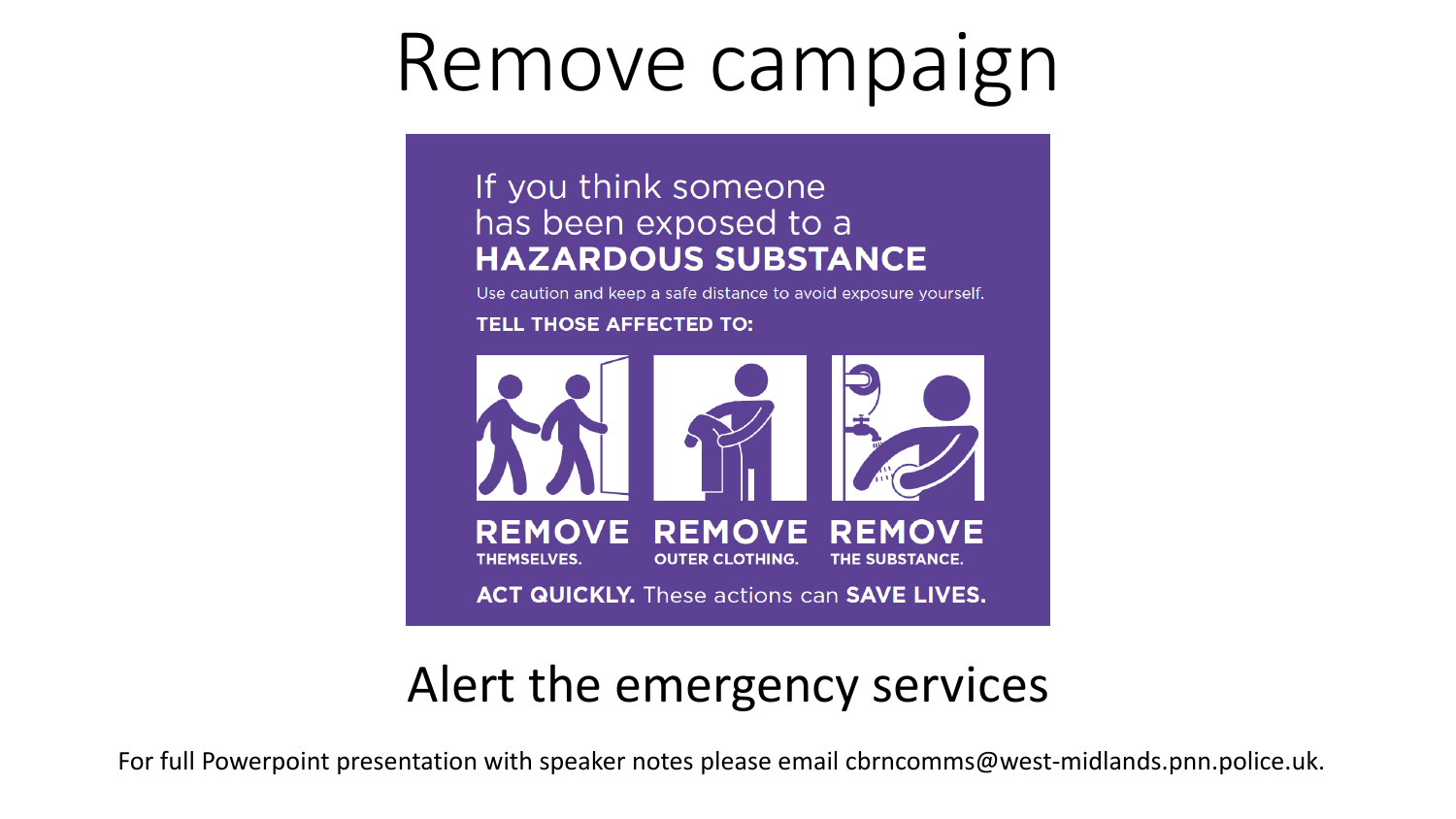### **1. REMOVE affected individuals from the immediate area**

### *ADVISE*

- affected individuals to **REMOVE** themselves from the immediate area
- fresh air is important
- if the substance is airborne, they should head uphill as well as into the wind if possible
- if safe to do so, bring others who may be affected
- if skin is itchy or painful, they must urgently find a water source

### *REASSURE*

- leaving the immediate area will avoid further exposure to any material in the air
- if skin is itchy or painful, lots of water is essential for fast treatment and reducing harm

### *REMEMBER*

- you may need to shout or direct from a safe distance to avoid exposure yourself
- you will likely have to improvise and think on your feet
- remain alert incidents involving a hazardous substance can change very quickly
- continue to REPORT: 999/supervisor/control room
- all three emergency services are expected to attend the scene if the victim is still at the scene

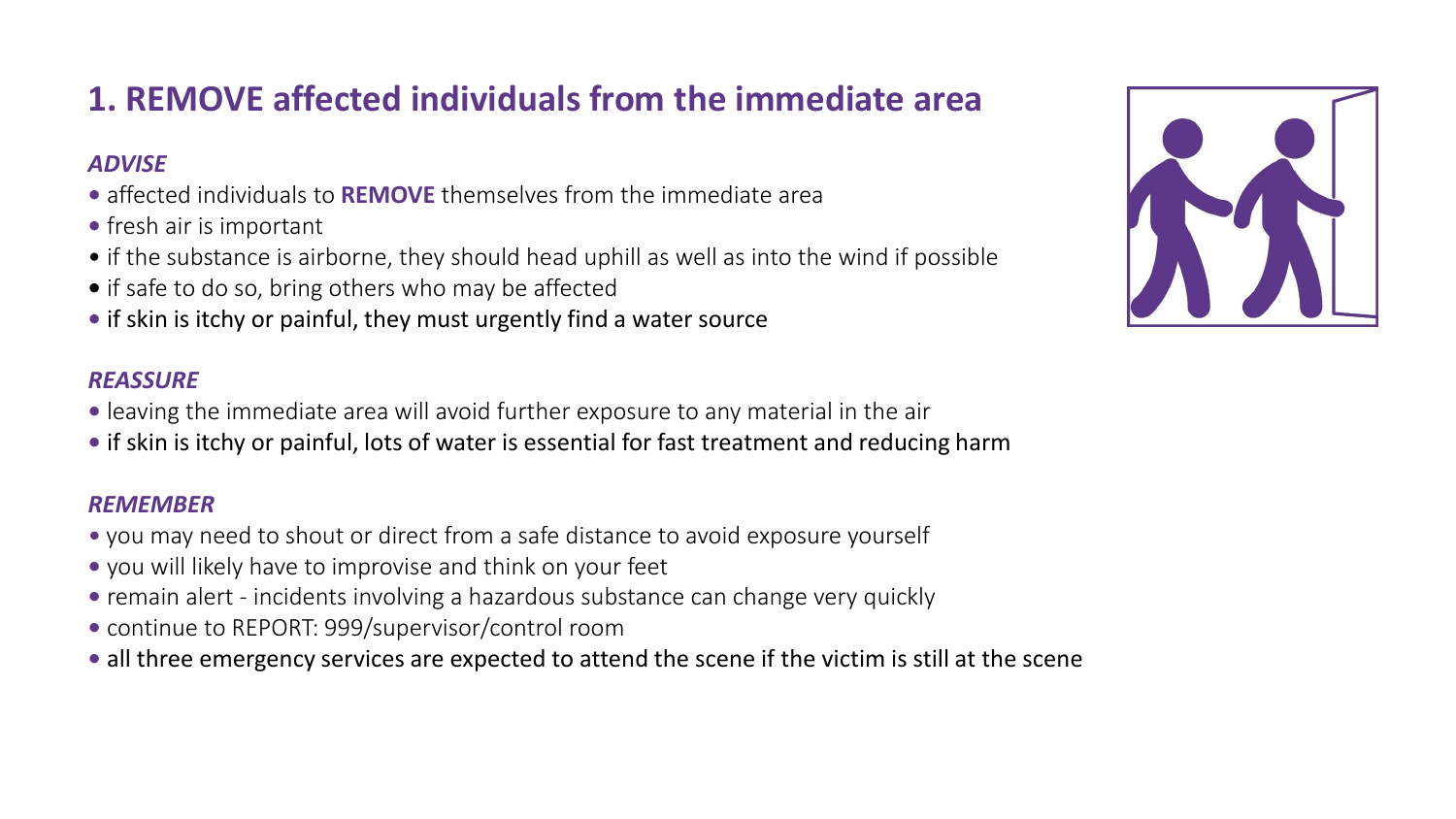### **2. REMOVE outer clothing**

### *ADVISE*

- **REMOVE** outer clothing if it has been affected by the substance
- try to avoid pulling clothing over the head if possible
- do not attempt to remove clothing stuck to the skin
- do not smoke, eat or drink
- once this has been done, to move away from the discarded clothing

### *REASSURE*

- removal of outer clothing reduces the risk of further exposure by up to 80%
- if clothing has stuck to the skin, trying to pull it off risks further harm. Removal will be done by a medical professional as soon as it is practical and safe to do so

### *REMEMBER*

- you will likely have to improvise, and think on your feet
- stay aware to any changes in situation incidents involving a hazardous substance can change fast

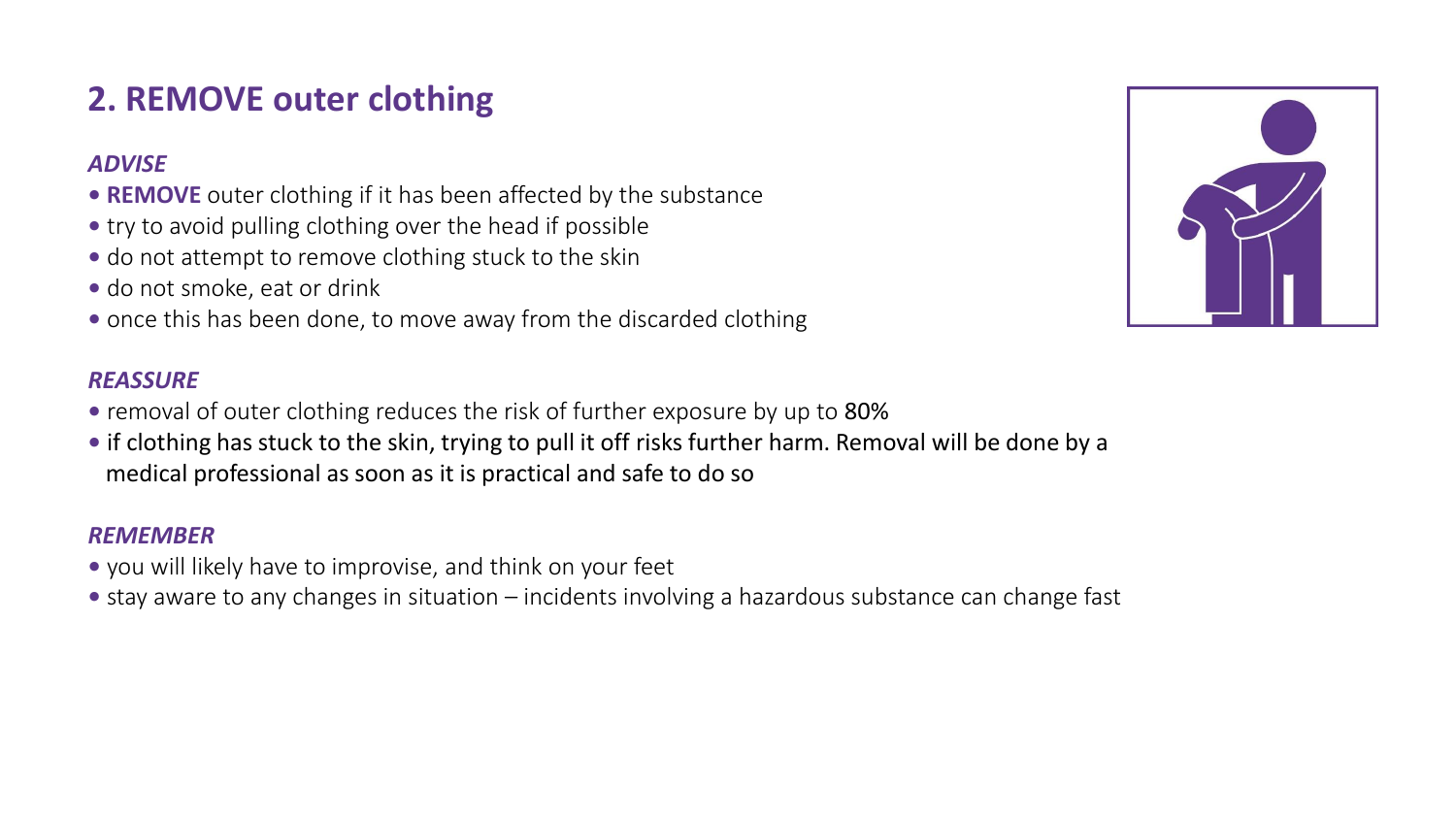### **3. REMOVE the substance from the skin**

*ADVISE: Is the skin painful or itchy?*

**NO:**

• REMOVE the substance using a DRY absorbent material to soak it up or brush it off

### **YES:**

- RINSE the affected area with lots of water
- use ANY available water source to rinse the affected part of the body
- apply water continuously until medical personnel advise you to stop
- try to avoid the water running onto unaffected parts of the body

### *REASSURE*

- the actions taken for the symptoms give the best chance of reducing harm
- the casualty should not leave the scene as they may suffer delayed symptoms or still have a small amount of hazardous material on them which could present an on-going risk of being spread to others

### *REMEMBER*

**•** remain aware of new or worsening signs & symptoms in casualties and others in the vicinity, including responders

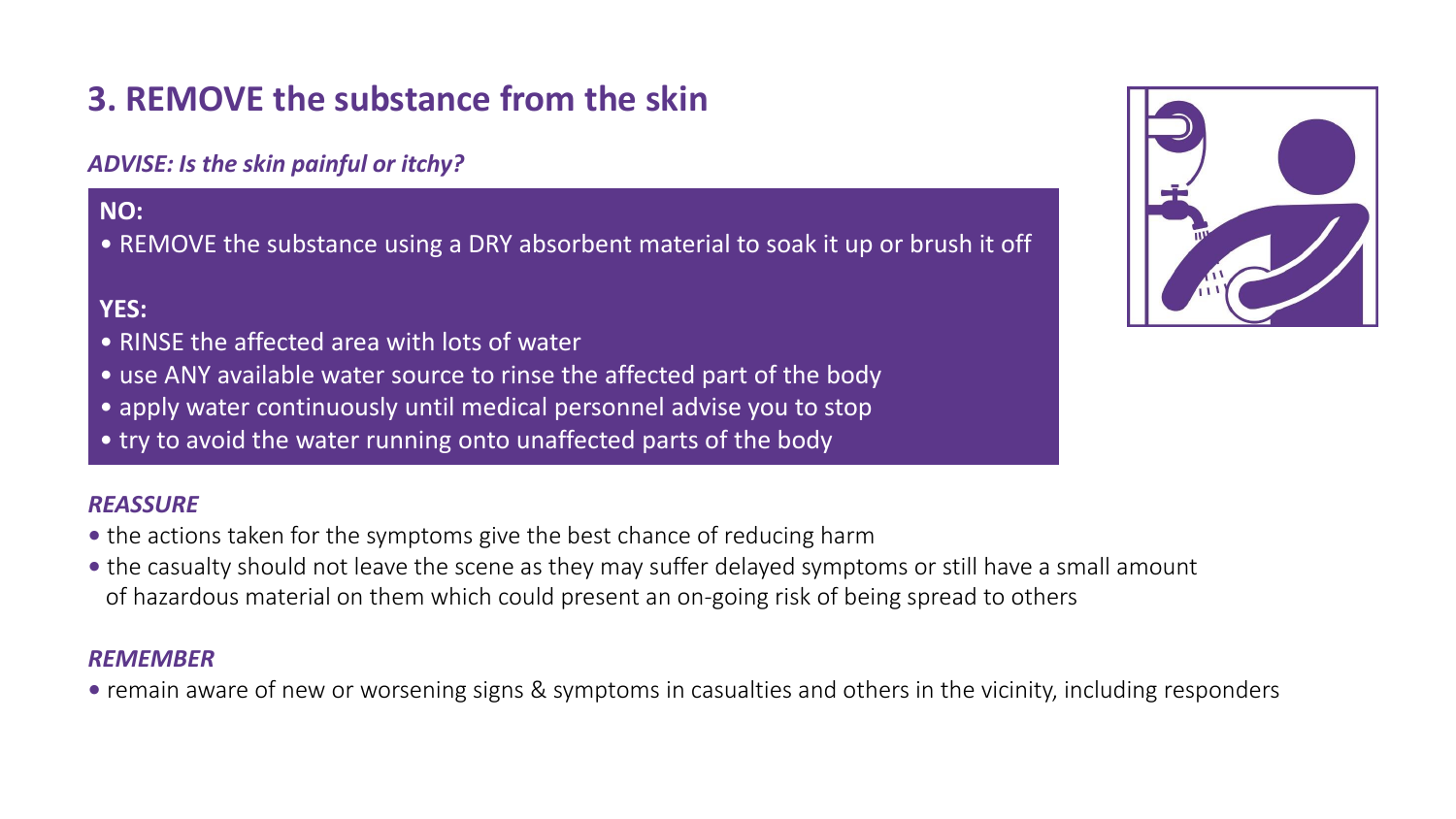## **4. When the emergency services arrive**;

- Inform emergency service personnel of the actions you have done (first aid, REMOVE protocols etc.)
- Stay with the casualties, in a safe place, until released by ambulance personnel.
- Stay in the vicinity until released by the police, you may be asked for a statement or your details.
- Consider your own organisations reporting requirements (Health & safety incident report, injury on duty, dangerous occurrence, accident book etc)